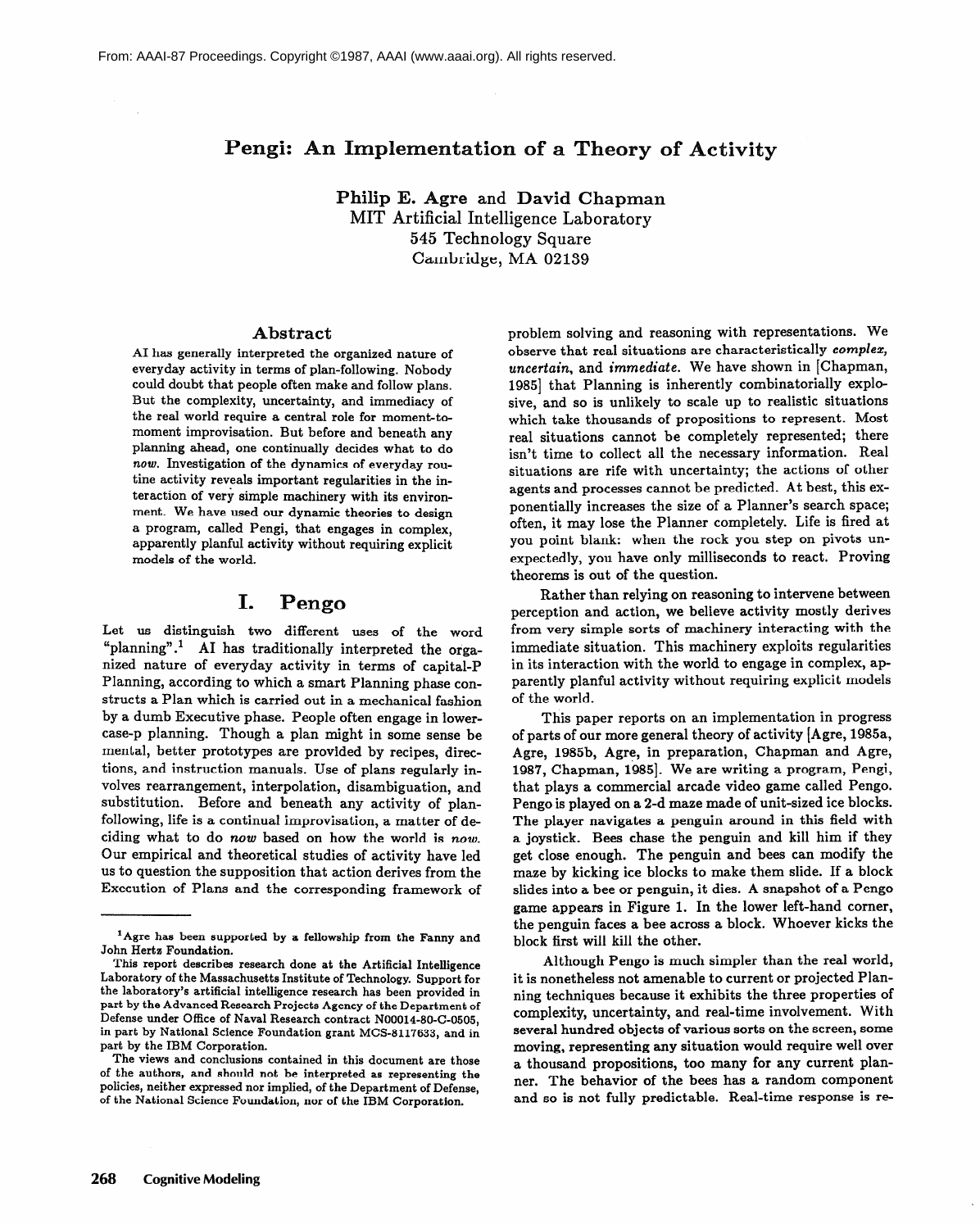

Figure 1: A Pengo game in progress.

quired to avoid being killed by bees. Still, Pengo is only a toy. There are no real vision or manipulation problems; it's a simulation inside the computer. Nothing drastically novel ever happens. This makes it a tractable first domain for demonstrating our ideas.

In a typical Pengo game, the penguin will run to escape bees, hunt down bees when it has the advantage, build traps and escape routes, maneuver bees into corners, and collect "magic blocks" (shown as concentric squares in Figure 1) for completing the "magic square" structure that wins the game. Naturally we ascribe the player's seeming purposefulness to its models of its environment, its reasoning about the world, and its planful efforts to carry out its tasks. But as with Simon's ant the complexity of the player's activity may be the result of the interaction of simple opportunistic strategies with a complex world. Instead of sticking to a rigid plan, Pengi lives in the present, continually acting on its immediate circumstances. It happens upon each situation with only a set of goals and a stock of skills. It can take advantage of unexpected opportunities and deal with unexpected contingencies, not because they've been written into a script, but because they are apparent in the situation.

# **II.** Interactive Routines

*Routines* are patterns of interaction between an agent and its world. A routine is not a plan or procedure; typically it is not represented by the agent. An agent can reliably enter into'a particular routine without representing it because of regularities in the world. For example, imagine the penguin running from a bee. The penguin will run as far as it can, until it runs into a wall made of blocks. Then it will have to kick its way through the wall. Then it will run some more. Then it will hit another wall. This process could be described by a procedure with two nested loops:

running until it hits something, kicking the obstacle, and repeating.

But this same pattern of activity could equally well arise from a pair of rules: (Rl) when you are being chased, run away; (R2) if you run into a wall, kick through it. These rules don't represent the iteration; the loop emerges as a result of the interaction of the rules with the situation. Causality flows into the system from the world, drives the rules which chose what to do, resulting in action which changes the world, and back again into the system, which responds to the changes.

An agent executing a plan is inflexible: it has a series of actions to carry out, and it performs them one after another. But it sometimes happens that while a bee is pursuing the penguin, the bee is accidentally crushed by a block kicked by a different bee. A penguin controlled by an iterative procedure would then either continue running needlessly or have to notice that it had gone wrong and switch to executing a different procedure. An agent engaging in a routine is not driven by a preconceived notion of what will happen. When circumstances change, other responses become applicable; there's no need for the agent even to register the unexpected event. (Rl) depends on being chased; if there is no bee chasing, it is no longer applicable, and other rules, relevant perhaps to collecting magic blocks, will apply instead. Thus, routines are opportunistic, and therefore robust under uncertainty. Responses can be individually very simple, requiring almost no computation; this allows real-time activity.

#### III. **Indexical-Functional Aspects**

Pengi's activity is guided by relevant properties of the immediate situation *we* call *indexical-junctional aspects,* or "aspects" for short. Registering and acting on aspects is an alternative to representing and reasoning about complex domains, and avoids combinatorial explosions.

A traditional problem solver for the Pengo domain would represent each situation with hundreds or thousands of such representations as (AT BLOCK-213 427 991), (IS-A BLOCK-213 BLOCK), and (NEXT-TO BLOCK-213 BEE-23). These representations do not make reference to the penguin's situation or goals. Instead of naming each individual with its own gensym, Pengi employs *indexicaljunctional entities,* such as the following, which are useful to find at times when playing Pengo:

- $\bullet$  the-block-I'm-pushing
- o the-corridor-I'm-running-along
- the-bee-on-the-other-side-of-this-block-next-to-me<br>• the-block-that-the-block-I-just-kicked-will-collide-
- a the-block-that-the-block-I-just-kicked-will-collidewith
- o the-bee-that-is-heading-along-the-wall-that-I'm-onthe-other-side-of

As we will see later, the machinery itself does not directly manipulate names for these entities. They are only invoked in particular aspects. If an entity looks like a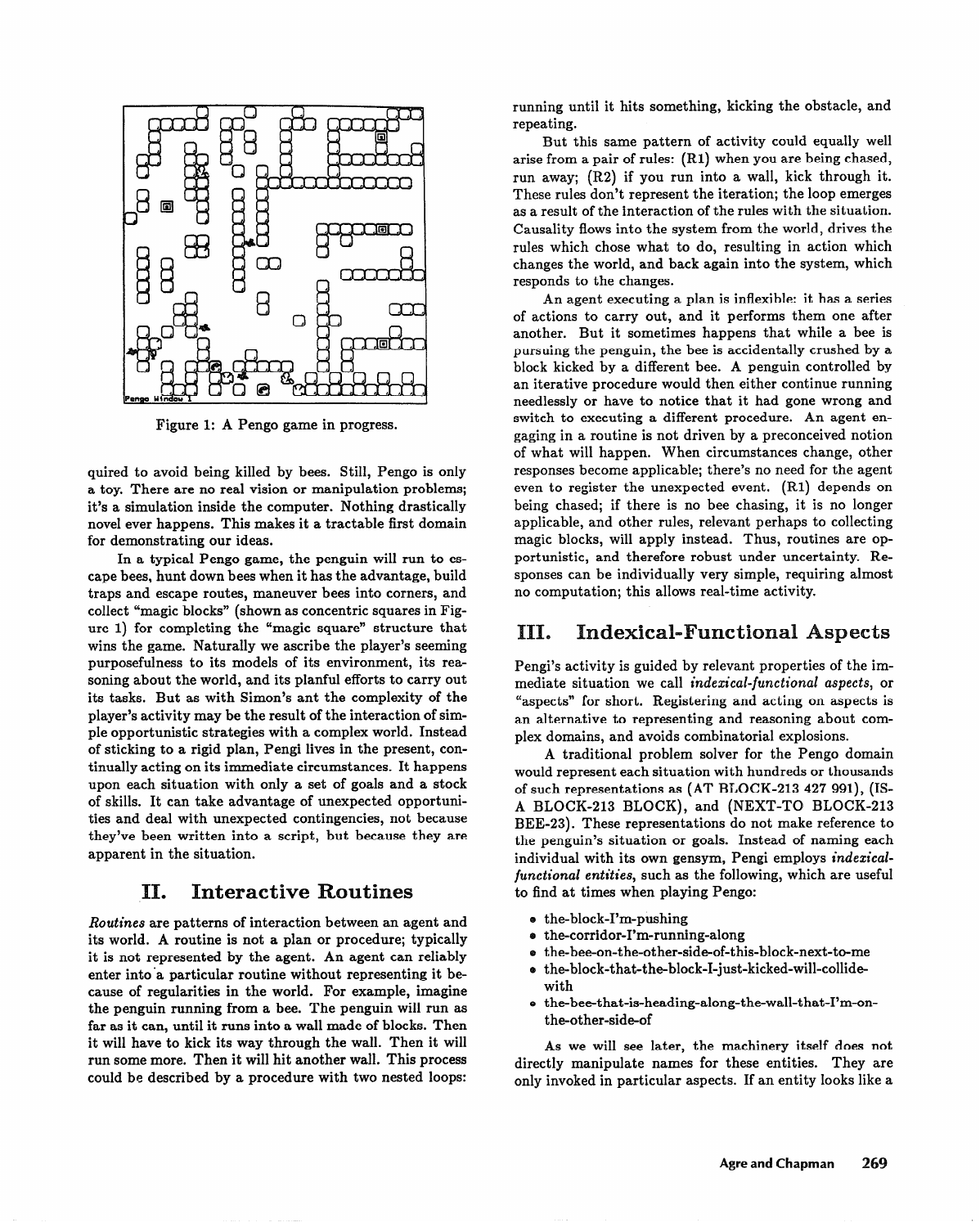hyphenated noun phrase, an aspect looks like a hyphenated sentence. For example:

- o theblock-I'm-going-to-kick-at-the-bee-is-behind-me (so I have to backtrack)
- e there-is-no-block-suited-for-kicking-at-the-bee (so just hang out until the situation improves)
- e I've-run-into-the-edge-of-the-screen (better turn and run along it)
- $\bullet$  the-bee-I-intend-to-clobber-is-closer-to-the-projectilethan-I-am (dangerous!)
- $\bullet$  ...-but-it's-heading-away-from-it (which is OK)
- e I'm-adjacent-to-my-chosen-projectile (so kick it)

These aspects depend on the Pengo player's circumstances; this is the *indexicality* of aspects. At any given time, Pengi can ignore most of the screen because effects propagate relatively slowly. It's important to keep track of what's happening around the penguin and sometimes in one or two other localized regions. When Pengi needs to know where something is, it doesn't look in **a** database, it looks at the screen. This eliminates most of the overhead of reasoning and representation. (The next section will describe how Pengi can *find* an entity in, or *register* some aspect of, a situation.)

Entities and aspects are relative to the player's purposes; they are *junctional.* Each aspect is used for a specific purpose: it's important to register various aspects of the-bee-on-the-other-side-of-this-block-next-to-me, because it is both vulnerable (if the penguin kicks the block) and dangerous (because it can kick the block at the penguin). Which aspects even make sense depends on the sort of activity Pengi is engaged in. For example, when running away, it's important to find the-bee-that-is-chasingme and and the-obstacle-to-my-flight and the-edge-I'll-runinto-if-I-keep-going-this-way; when pursuing, you should find the-bee-that-I'm-chasing and the-block-I-will-kick-atthe-bee and the-bee's-escape-route. Aspects are not defined in terms of specific individuals such as BEE-69. Thebee-that-is-chasing-me at one minute may be the same bee or a different one from the-bee-that-is-chasing-me a minute ter because the the same action is right in either case: run away or hit it with a block. Moreover, the same object might be two entities at different times, or even at the same time. Depending on whether you are attacking or same time. Depending on whether you are attacking or  $r_{\text{max}}$  away, the same block might be a projectile to kick at the bee or an obstacle to your flight.<br>Avoiding the representation of individuals bypasses

the overhead of instantiation: binding constants to variables. In all existing knowledge representation systems, from logic to frames, to decide to kick a block at a bee requires reasoning from some general statement that in every situation satisfying certain requirements there will be some bee (say SOME-BEE) and some block (SOME-BLOCK) that should be kicked at it. To make this state- $\frac{1}{2}$  that showed at it. It make this statement concretely you must instantiate it. consider

various candidate bees and blocks and bind a representation of one of these bees (perhaps BEE-29) to SOME-BEE and a representation of one of the blocks (BLOCK-237) to SOME-BLOCK. With *n* candidate bees and *m* blocks, this may involve  $n \times m$  work. Clever indexing schemes and control heuristics can help, but the scheme for registering aspects we present in the next section will always be faster.

Entities are not logical categories because they are indexical: their extension depends on the circumstances. In this way, indexical-functional entities are intermediate between logical individuals and categories. Aspects make many cases of generalization free. If the player discovers in a particular situation that the-bee-on-the-other-sideof-this-block-next-to-me-is-dangerous because it can easily kick the block into the penguin, this discovery will apply automatically to other specific bees later on that can be described as the-bee-on-the-other-side-of-this-block-next-to-

### IV. **Simple Machinery**

We believe that a simple architecture interacting with the world can participate in most forms of activity. This architecture is made up of a *central system* and *peripheral systems.* The central system is responsible, loosely, for cognition: registering and acting on relevant aspects of the situation. The peripheral systems are responsible for perception and for effector control. Because routines and aspects avoid representation and reasoning, the central sys-

tem can be made from very simple machinery.<br>We believe that *combinational networks* can form an We believe that *combinational networks* can form an adequate central system for most activity. The inputs to the combinational network come from perceptual systems; the outputs go to motor control systems. The network de-<br>cides on actions that are appropriate given the situation it is presented with. Many nodes of the network register particular aspects. As the world changes, the outputs of the perceptual system change; these changes are propagated through the network to result in different actions. Thus through the network to result in different actions. Thus interaction can result without Pengi maintaining any state in the central system.

# **V. Visual Routines**

Aspects, like routines, are not datastructures. They do not Aspects are registered by routines in which the network interacts with the perceptual systems and with the world. The actions in these routines get the world and the periph-The actions **in** these routines get the world and the peripheral systems into states in which the aspects will become manifest.<br>Shimon Ullman [Ullman, 1983] has developed a theory

of vision based on visual routines which are patterns of interaction between the central system and a visual routines processor (VRP). The VRP maintains several modified internal copies of the two-D sketch produced by early vision. It can not form coentions on these images such as estering. It can perform operations on these images such as coloring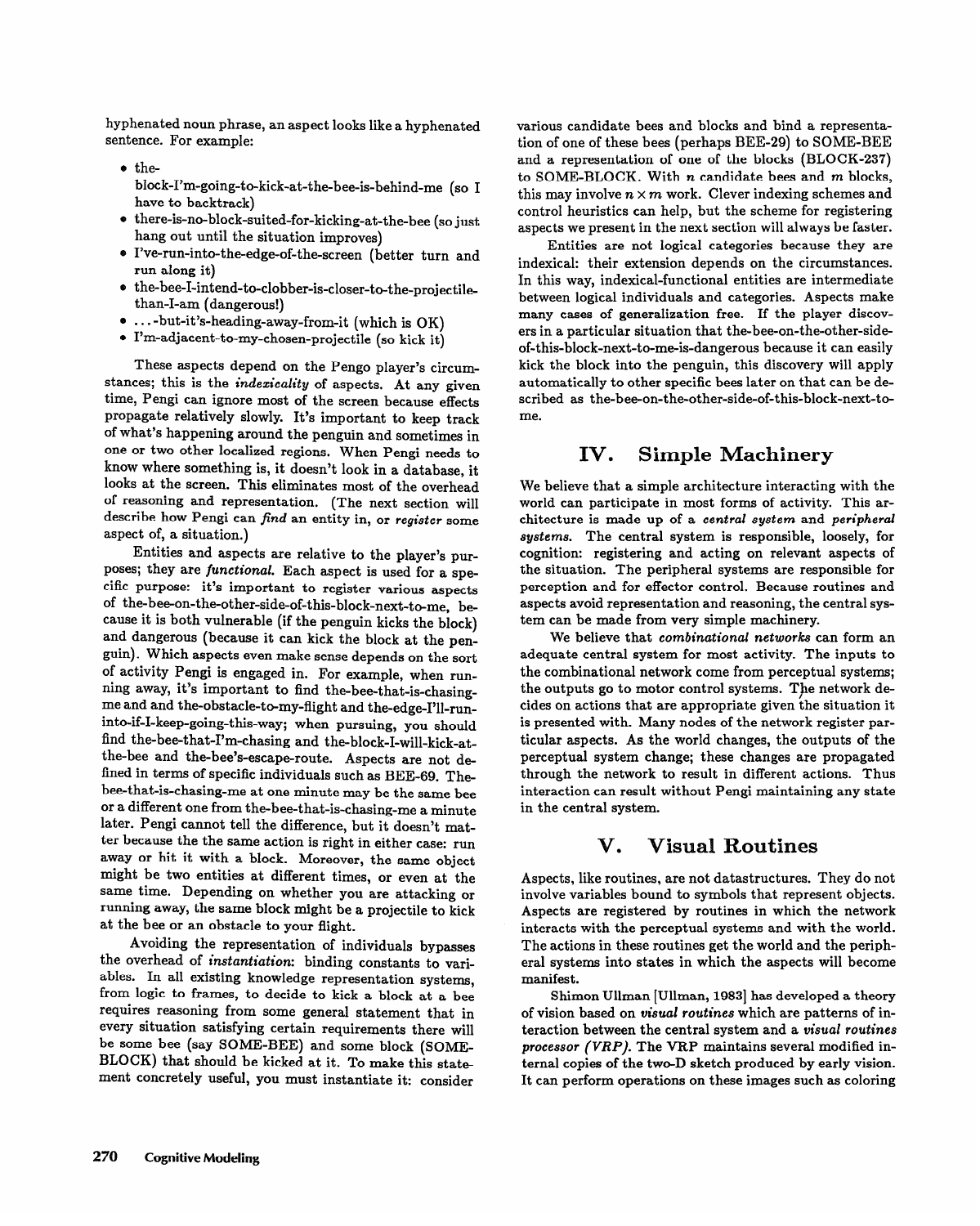

Figure 2: Finding the-block-that-the-block-I-just-kickedwill-collide-with using ray tracing and dropping a marker. The two circle-crosses are distinct visual markers, the one on the left marking the-block-that-I-just-kicked and the one on the right marking the-block-that-the-block-I-just-kicked-will-collide-with.

in regions, tracing curves, keeping track of locations using visual markers (pointers into the image), indexing interesting features, and detecting and tracking moving objects. The VRP is guided in what operations it applies to what images by outputs of the central network, and outputs of the VRP are inputs to the network. A visual routine, then, is a process whereby the VRP, guided by the network, finds entities and registers aspects of the situation, and finally injects them into the inputs of the network.

The first phase of the network registers aspects using boolean combinations of inputs from the VRP. Some visual routines are run constantly to keep certain vital aspects up to date; it is always important to know if there is a bee-that-is-chasing-me. Other routines are entered into only in certain circumstances. For example, when you kick the-block-that-is-in-my-way-as-I'mrunning-away-from-some-bee, it is useful to find the-blockthat-the-block-I-just-kicked-will-collide-with. This can be done by directing the VRP to trace a ray forward from the kicked block over free space until it runs into something solid, dropping a visual marker there, and checking that the thing under the marker is in fact a block. This is illustrated in Figure 2.

As another example, if the penguin is lurking behind a continuous wall of blocks (a good strategy) and a bee appears in front of the wall heading toward it, the-blockto-kick-at-the-bee can be found by extending a ray along the path of the bee indefinitely, drawing a line along the wall, and dropping a marker at their intersection. This is shown in Figure 3.



Figure 3: Finding the-block-to-kick-at-the-bee when lurking behind a wall.

# **VI.** Action Arbitration

Actions are suggested only on the basis of local plausibility. Two actions may conflict. For example, if a bee is closing in on the penguin, the penguin should run away. On the other hand, if there is a block close to the penguin and a bee is on the other side, the penguin should run over to the block and kick it at the bee. These two aspects may be present simultaneously, in which case both running away and kicking the block at the bee will be suggested. In such cases one of the conflicting actions must be selected. In some cases, one of the actions should always take precedence over the other. More commonly, which action to take will depend on other aspects of the situation. In this case, the deciding factor is whether the penguin or the bee is closer to the block between them: whichever gets to it first will get to kick it at the other. Therefore, if the penguin is further from the block it should run away, otherwise it should run toward the block. This is not always true, though: for example, if the penguin is trapped in a narrow passage, running is a bad strategy; the ice block cannot be evaded. In this case, it is better to run toward the block in the hope that the bee will be distracted (as often happens); a severe risk, but better than facing certain death. On the other hand, if the block is far enough away, there may be time to kick a hole in the side of the passage to escape into. We see here levels of arbitration: an action is suggested; it may be overruled; the overruling can be overruled, or a counter-proposal be put forth; and so forth.

Action arbitration has many of the benefits of Planning, but is much more efficient, because it does not require representation and search of future worlds. In particular, a designer who understands the game's common patterns of interaction (its "dynamics") can use action arbitration to produce action sequencing, nonlinear lookahead to re